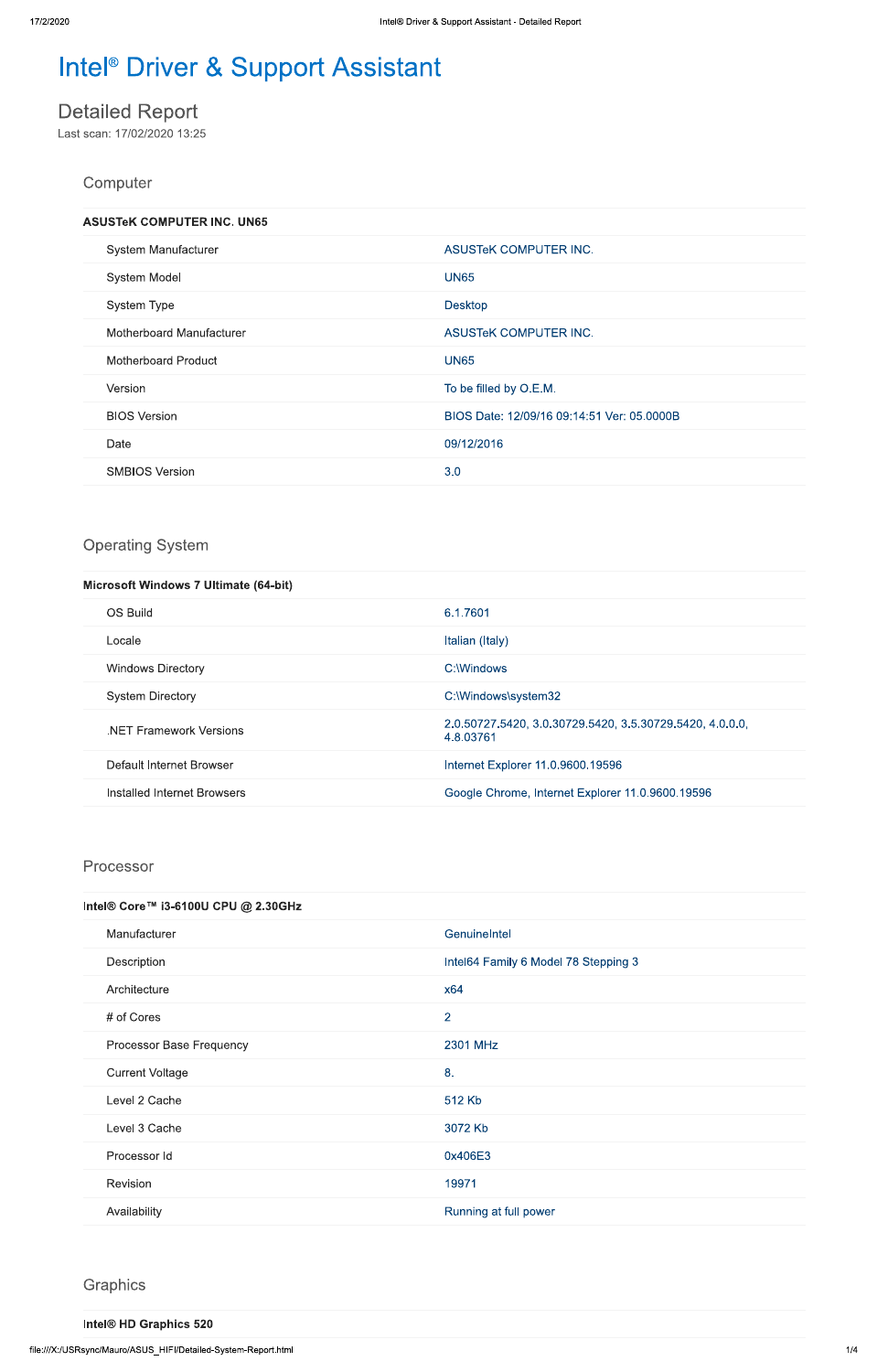Intel® Driver & Support Assistant - Detailed Report

| <b>Adapter Compatibility</b> | <b>Intel Corporation</b>                                     |
|------------------------------|--------------------------------------------------------------|
| Video Processor              | Intel® HD Graphics Family                                    |
| Resolution                   | 3840 x 2160                                                  |
| <b>Bits Per Pixel</b>        | 32                                                           |
| Number of Colors             | 4294967296                                                   |
| Refresh Rate - Current       | 29 Hz                                                        |
| Refresh Rate - Maximum       | 60 Hz                                                        |
| Refresh Rate - Minimum       | 23 Hz                                                        |
| <b>Driver Provider</b>       | <b>Intel Corporation</b>                                     |
| <b>Driver Version</b>        | 21.20.16.5103                                                |
| <b>Driver Date</b>           | 11/07/2019                                                   |
| Adapter DAC Type             | Internal                                                     |
| Adapter RAM                  | 1,00 GB                                                      |
| Availability                 | Running at full power                                        |
| <b>Status</b>                | This device is working properly.                             |
| Location                     | PCI bus 0, device 2, function 0                              |
| Device Id                    | PCI\VEN_8086&DEV_1916&SUBSYS_86941043&REV_07\3&11583659&0&10 |

### Audio

#### **Conexant SmartAudio HD**

| <b>Driver Provider</b>       | Conexant                                                                    |
|------------------------------|-----------------------------------------------------------------------------|
| <b>Driver Version</b>        | 8.66.65.50                                                                  |
| <b>Driver Date</b>           | 19/04/2017                                                                  |
| Device Id                    | HDAUDIO\FUNC_01&VEN_14F1&DEV_510F&SUBSYS_1043864D&REV_1001\4&2C0FABF&0&0001 |
| Intel® Display Audio         |                                                                             |
| <b>Driver Provider</b>       | Intel® Corporation                                                          |
| <b>Driver Version</b>        | 6.16.0.3200                                                                 |
| <b>Driver Date</b>           | 22/06/2017                                                                  |
| Device Id                    | HDAUDIO\FUNC_01&VEN_8086&DEV_2809&SUBSYS_80860101&REV_1000\4&2C0FABF&0&0201 |
| <b>TEAC USB AUDIO DEVICE</b> |                                                                             |
| <b>Driver Provider</b>       | <b>TEAC</b>                                                                 |
| <b>Driver Version</b>        | 1.0.10.0                                                                    |
| <b>Driver Date</b>           | 30/06/2016                                                                  |
| Device Id                    | USB\VID 0644&PID 8043&MI 00\6&1014F8EE&0&0000                               |

## Networking and I/O

#### **Realtek PCIe GBE Family Controller**

| Manufacturer           | <b>Realtek</b>                   |
|------------------------|----------------------------------|
| Availability           | Running at full power            |
| <b>Status</b>          | This device is working properly. |
| Installed              | <b>True</b>                      |
| <b>MAC Address</b>     | 9C:5C:8E:01:AD:FD                |
| Service Name           | <b>RTL8167</b>                   |
| <b>Driver Provider</b> | <b>Realtek</b>                   |
| <b>Driver Version</b>  | 7.92.115.2015                    |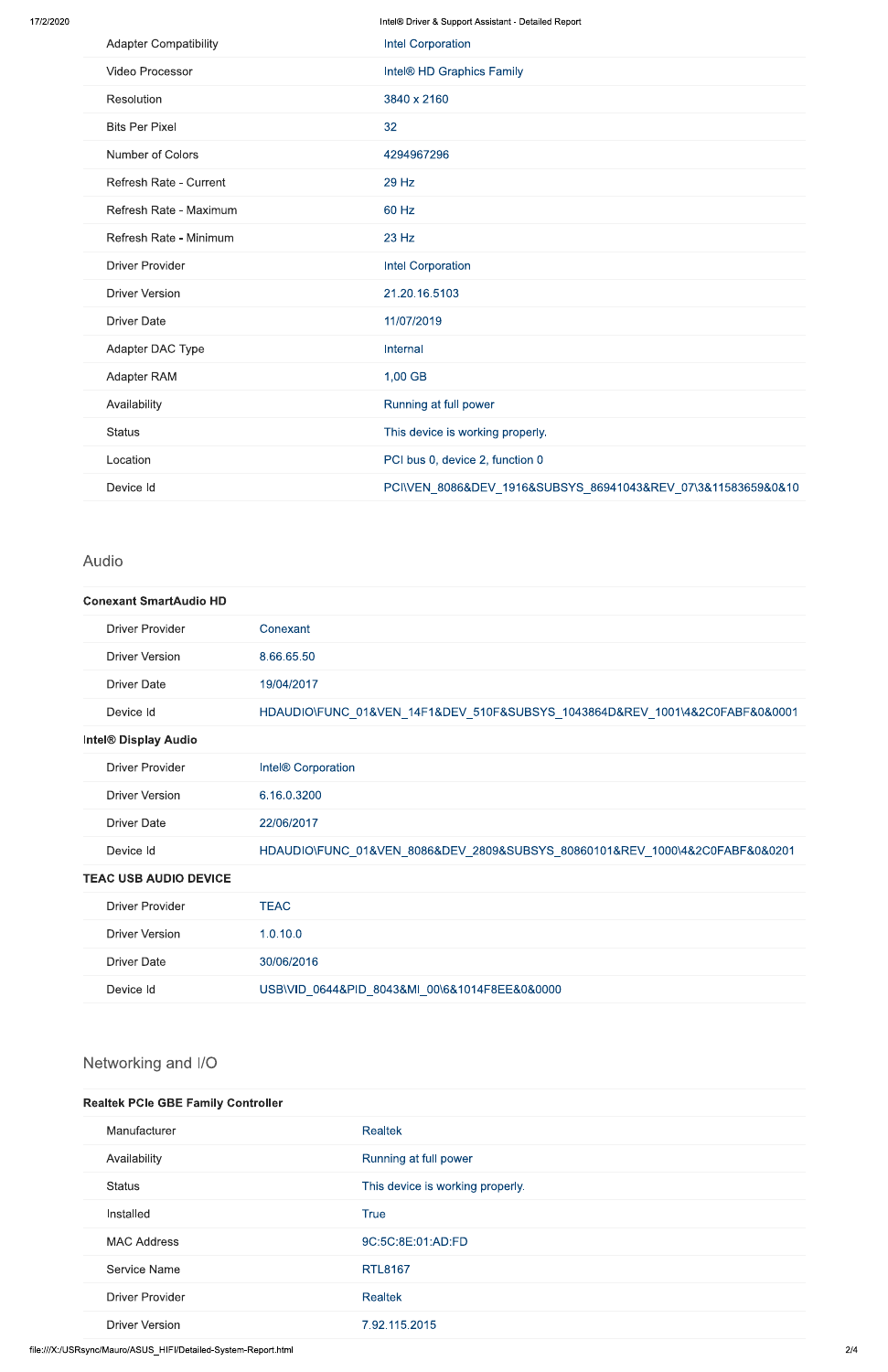| <b>Driver Date</b>                | 15/01/2015                                                     |
|-----------------------------------|----------------------------------------------------------------|
| Device Id                         | PCI\VEN_10EC&DEV_8168&SUBSYS_86771043&REV_15\4&AADCB91&0&00E3  |
| Revision                          | 15                                                             |
| Intel® Dual Band Wireless-AC 7265 |                                                                |
| Manufacturer                      | <b>Intel Corporation</b>                                       |
| Availability                      | Running at full power                                          |
| <b>Status</b>                     | This device is disabled.                                       |
| Installed                         | <b>True</b>                                                    |
| Service Name                      | NETwNs64                                                       |
| <b>Driver Provider</b>            | Intel                                                          |
| <b>Driver Version</b>             | 19.10.6.2                                                      |
| <b>Driver Date</b>                | 05/04/2017                                                     |
| Device Id                         | PCI\VEN_8086&DEV_095A&SUBSYS_50108086&REV_59\4&2D128DE7&0&00E4 |
| Revision                          | 59 (REV D)                                                     |
| Intel® Wireless Bluetooth®        |                                                                |
| Manufacturer                      | <b>Intel Corporation</b>                                       |
| <b>Status</b>                     | OK                                                             |
| <b>Driver Provider</b>            | <b>Intel Corporation</b>                                       |
| <b>Driver Version</b>             | 19.70.0.4                                                      |
| <b>Driver Date</b>                | 05/10/2017                                                     |
| Device Id                         | USB\VID 8087&PID 0A2A&REV 0001                                 |

## Memory

| 4 GB                        |                 |
|-----------------------------|-----------------|
| Physical Memory - Total     | 4 GB            |
| Physical Memory - Available | 1,53 GB         |
| Virtual Memory - Total      | 7,75 GB         |
| Virtual Memory - Available  | 5,21 GB         |
| Page File                   | C:\pagefile.sys |
| Page File Space             | 3,85 GB         |

Storage

| Capacity                | 59,62 GB                                   |                            |
|-------------------------|--------------------------------------------|----------------------------|
| <b>Firmware Version</b> | O1225G                                     |                            |
| Serial Number           | 344434323739303032392020202020202020202020 |                            |
| Partitions              | $\overline{2}$                             |                            |
| <b>Driver Provider</b>  | <b>Microsoft</b>                           |                            |
| <b>Driver Version</b>   | 6.1.7601.19133                             |                            |
| <b>Driver Date</b>      | 21/06/2006                                 |                            |
| Device Id               | IDE\DISKTS64GMTS400TPR                     | O1225G_\5&22043292&0&2.0.0 |
| C:                      |                                            |                            |
| File System             | <b>NTFS</b>                                |                            |
| Compressed              | False                                      |                            |
| Capacity                | 59,53 GB                                   |                            |
|                         |                                            |                            |